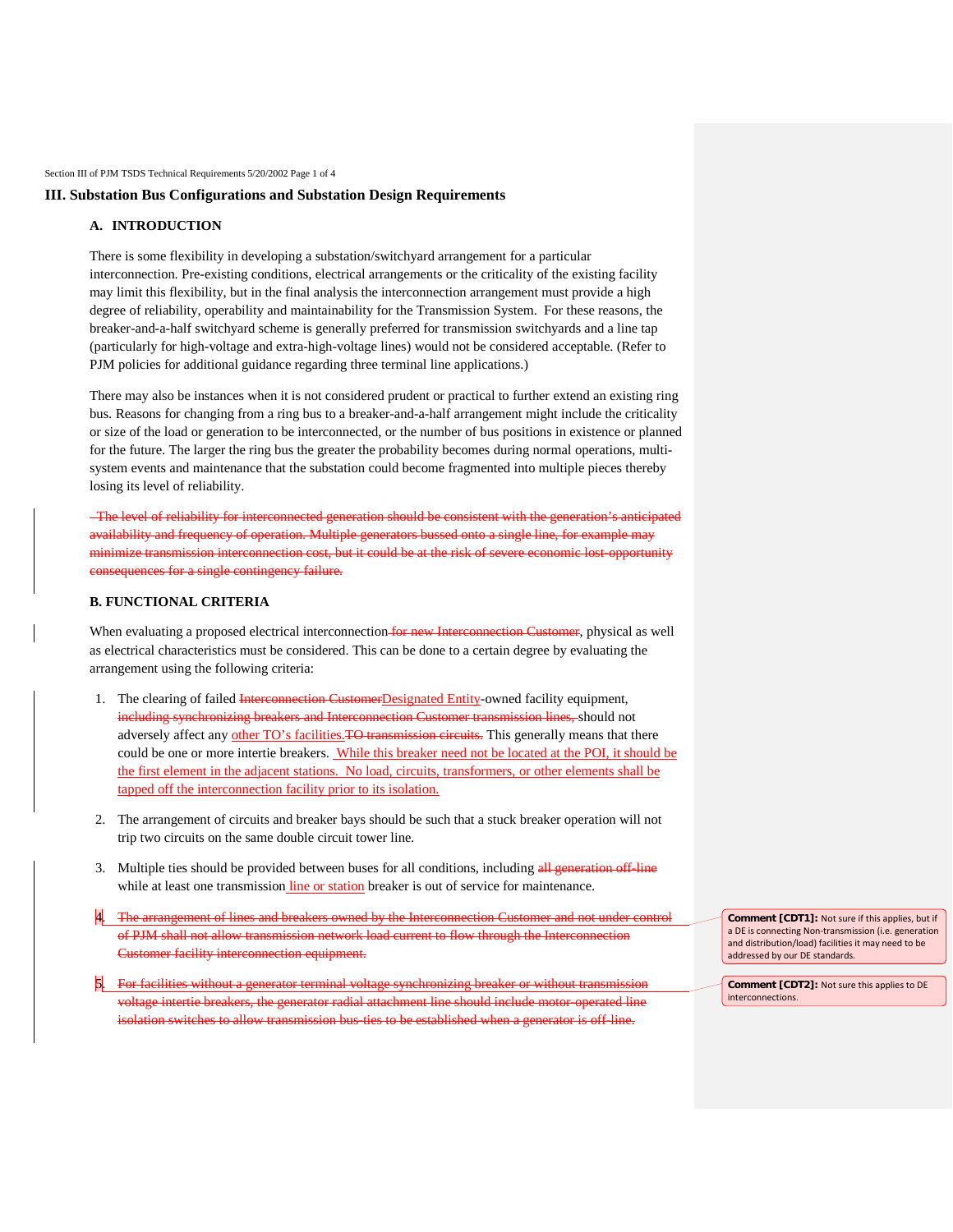Section III of PJM TSDS Technical Requirements 5/20/2002 Page 2 of 4

- 6. A transmission voltage line conductor or a static wire that drops within the switchyard area should not cause another transmission voltage circuit to trip. This means that there should be no line crossings within the switchyard fence and there should be adequate spacing between bays to minimize the possibility of a falling wire contacting another line's phase conductor.
- 7. Electrical equipment must be adequately spaced to:
	- facilitate equipment replacement
	- facilitate maintenance activities and associated maintenance equipment
	- minimize the likelihood that catastrophic failure of an item of equipment will adversely impact adjacent equipment.
- 8. The electrical arrangement of interconnections should be balanced throughout the arrangement. For example generation interconnections should be spread along the bus rather than grouped together at one end. The objective is to facilitate better load flow and balance throughout the substation facility. The connection of circuits and transformer into the station should be arranged to balance flows throughout the station bus. This can be accomplished by connecting elements anticipated to inject flow with those anticipated to supply load from the station. The objective is to balance flows in the station to reduce bus loading.
- 9. In addition to these evaluation criteria the following factors must be reviewed and weighed appropriately in performing the assessment of a substation configuration:
	- Operational complexity and flexibility
	- Reliability for the load
	- Reliability for transmission lines
	- Component reliability
	- Generator interface
	- **Line Maintenance**
	- NERC, MAAC requirements/criteria
	- Expandability/Adaptability
	- **Safety**
	- Changes in technology
	- Cost (capital and O&M)
	- Availability of spare equipment

#### **C. SUBSTATION ARRANGEMENT**

# **1. ACCESSIBILITY AND LAYOUT**

• Adequate space and firm vehicular surface must be provided on at least one side of each item of major electrical equipment to permit O&M vehicles, including bucket trucks and cranes, to access electrical equipment and to maneuver without requiring the de-energization of any adjacent electrical equipment in order to conduct maintenance or to remove and replace equipment. In a breaker bay this access must be provided the full length of the bay and must not be encumbered by overhead electrical equipment or conductors. Appropriate stone or asphalt roadway must be provided. Typical breaker bay centerline to adjacent bay breaker centerline distances is 65' for 230kV and 110' for 500kV. For indoor GIS equipment a bridge crane may be used in lue of roadways as long as this approach provides a feasible means to conduct maintenance including the removal and replacement of all major equipment.

**Comment [CDT3]:** The example speaks to injection from Generation. We may want to provide a more generic wording more fitting any type of Designate Entity facility.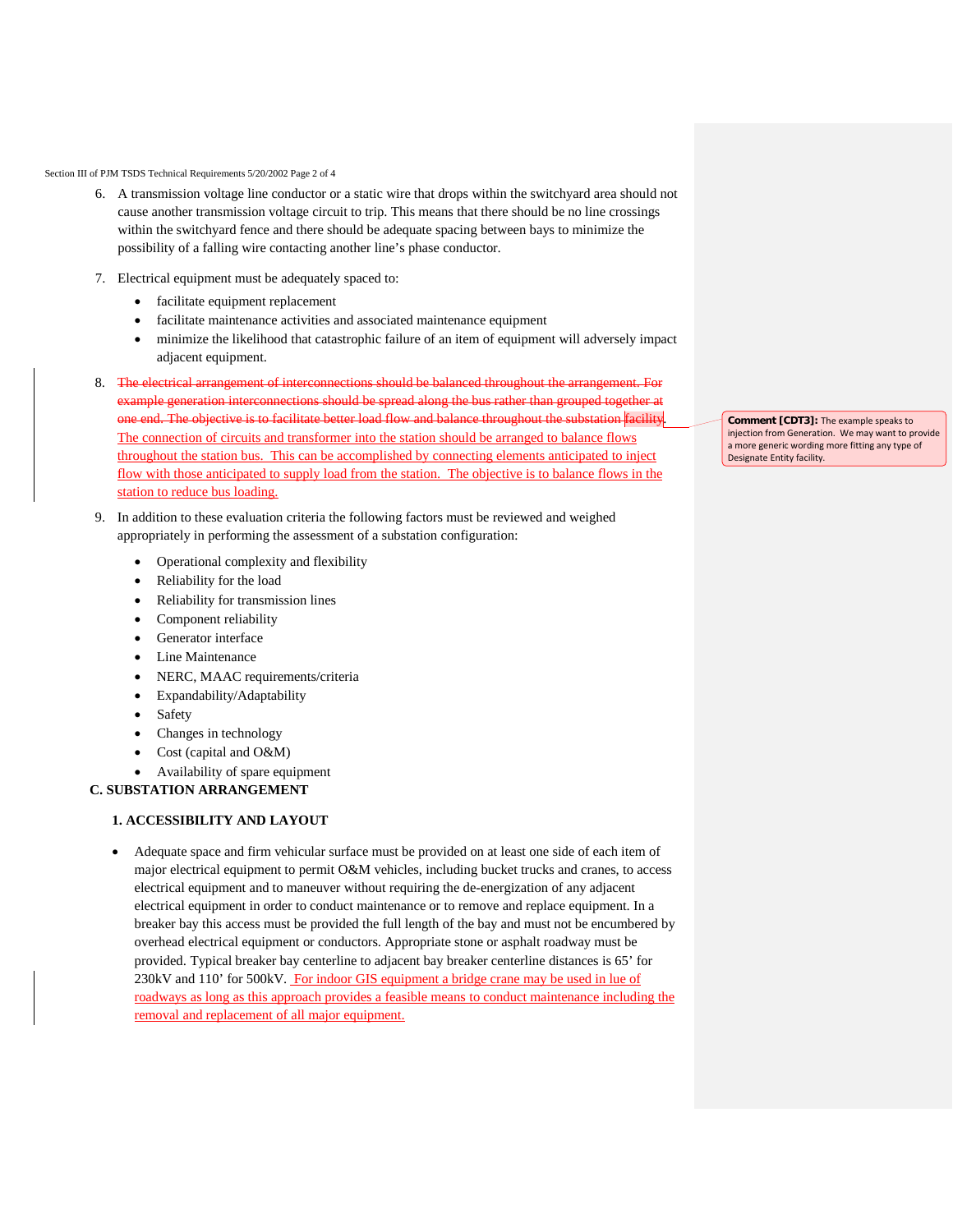Section III of PJM TSDS Technical Requirements 5/20/2002 Page 3 of 4

- Electrical equipment must be arranged with adequate clearance for maintenance activities and for associated maintenance equipment, such that only the equipment to be maintained, including its isolating devices, needs to be operated and/or de-energized for the maintenance work to be performed. Each Transmission lines and Transformer must be equipped with a switch to isolate it from the substation such that the station bay or ring bus can be re-energized during maintenance of that Transmission lines or Transformer.
- Electrical equipment must be arranged with adequate clearances such that a catastrophic failure of equipment associated with one circuit would be unlikely to adversely affect equipment associated with another circuit.
- A corridor, typically 15 25 feet in width, must be provided around the inside perimeter of the substation for vehicle movement. The corridor must be adequate for the weight of vehicles transporting the heaviest item of electrical equipment installed in the substation. If the corridor is required to be paved, it must meet this same functional requirement and might typically be constructed with a 6" crushed stone base covered with 4" of asphalt, which is covered with a 2" top layer of cover asphalt.
- Twenty-four hours, unobstructed access must be provided for the substation. Typically asphalt paving is required from the driveway entrance to the relay/control house with parking for several vehicles. The entrance gate must be double roadway width with the yard's safety grounding covering the open gate area.
- The switchyard should be appropriately graded to facilitate water runoff and to direct spilled dielectric fluid away from other major electrical equipment and toward planned containment.

### **2. GROUNDING AND FENCE**

- A minimum thickness of appropriate stone must be provided for the entire substation site (except where paved), including over the perimeter fence grounding, consistent with the substation's grounding design for step and touch potential.
- Grounding must be provided for the entire fenced site including the perimeter grounding outside the substation fence.

# **3. LIGHTING**

- Adequate lighting must be provided throughout the substation to facilitate the manual operation of electrical equipment at night and perimeter security lighting should be provided.
- High mast lighting poles that could possibly fall across electrical equipment may not be employed.

# **4. LIGHTNING/SURGE/NOISE PROTECTION**

- Lightning protection must be provided for all electrical equipment in the form of static wires and lightning bayonets. Static wires must run parallel to breaker bays to minimize the likelihood that a fallen static wire would adversely impact an adjacent bay. See V.N for details of required lightning shielding and Section II **Design** Criteria for performance requirements.
- Control wire shielding must be provided as appropriate and grounded as appropriate for substations with 230kV and above voltages.

**Comment [CDT4]:** Need to add Lighting requirement for 69-138kV and 765kV to Section II.

**Comment [CDT5]:** Do we want to expand this to lower voltages?